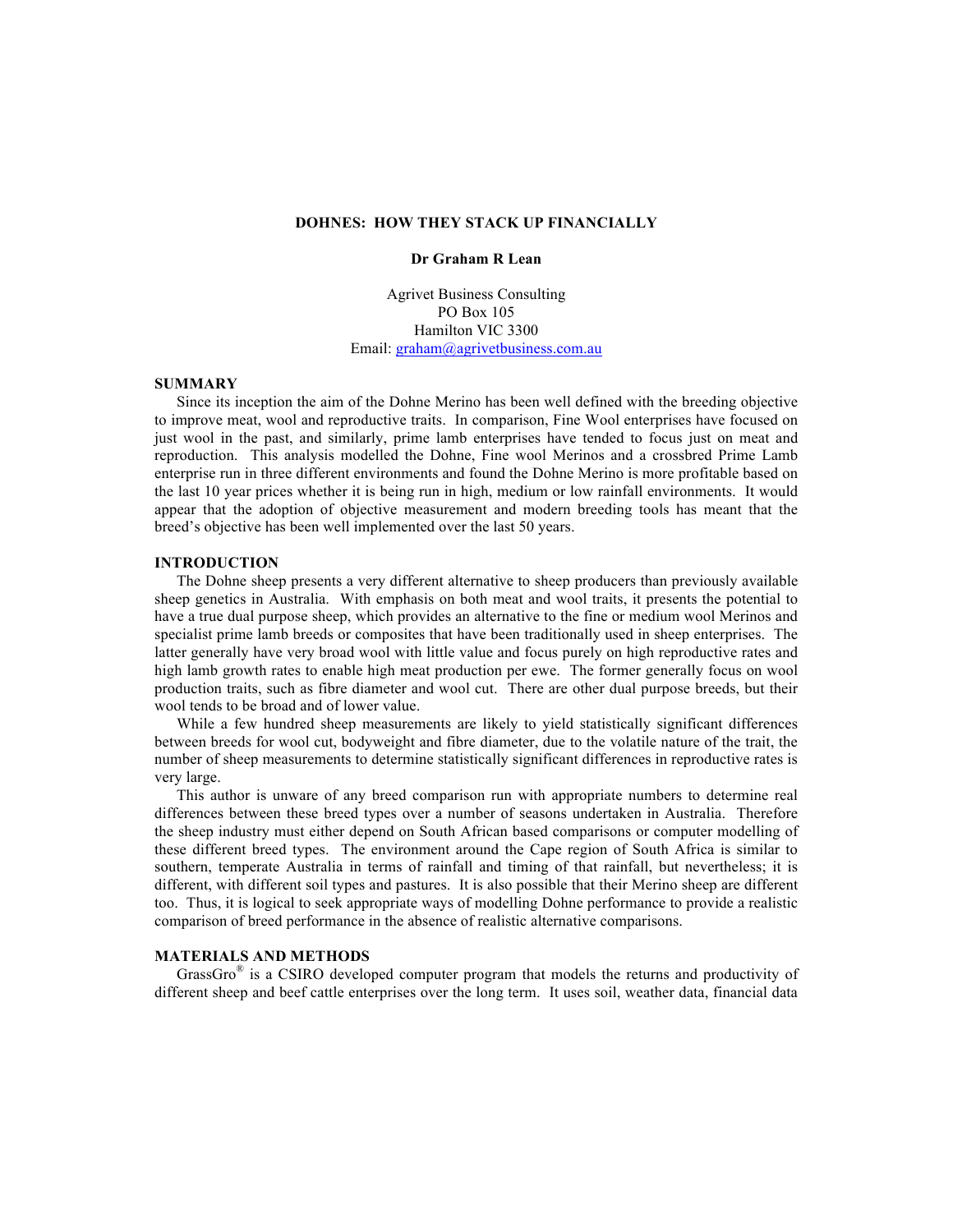and animal production traits to simulate a grazing system. GrassGro® calculates animal production and subsequent financial performance for each year and presents the average for the simulated period as well as the variation in results over the simulated period. GrassGro® has been validated numerous times in different Australian locations (Donnelly et al. 2002).

GrassGro $^{\circledR}$  was used to model a Merino fine wool flock along with a Crossbred prime lamb flock, as well as a Dohne flock for the period from 1965 to 2015. There are published differences between medium wool Merino and Dohne sheep (Cloete and Cloete 2015) from South Africa, and these results fall in line for wool and bodyweight traits with other trials such smaller trials undertaken in Australia with predominantly F2 Dohnes, (Ransom et al 2015). Other trials have shown a higher reproductive rate in the Dohne and this is summarized by Graham and White (2005), who put the Dohne reproductive rate 17% better than a fine wool Merino.

In this modelling exercise, GrassGro $^{\circledR}$  simulated the breed reproductive rates, while the wool and bodyweight characteristics were taken from Cloete and Cloete (2015) and entered into GrassGro. Bodyweight was 20% higher than a fine wool Merino, with wool cut 10% less and fibre diameter about  $1.9 \mu$  broader. A specialist fine wool strain was chosen over a medium wool strain as a fine wool strain is more likely to be the choice nowadays through most sheep raising districts, although it may not be the obvious choice in lower rainfall environments. The characteristics of the fine wool flock and the prime lamb flock was largely based on the DEDJTR Livestock Monitor Farm Project over recent years (Blackshaw and Ough 2015), with the Dohne production characteristics adjusted as described above. Thus the fibre diameter of the Dohne was  $2.9 \mu$  broader than the Fine wool strain.

Prices were based on real (inflated adjusted) prices for wool based on weekly AWEX quotes for the last 10 years to reflect the normal variation in economic activity that impacts on the demand for wool. There was no wool stockpile sales in this 10 year period so that abnormal supply was not detrimentally affecting prices, something that would not be anticipated to occur in the future. Meat prices were based on the last 10 year real (inflation adjusted) meat prices as quoted by MLA. This period was chosen so that the substantial sell off of the Australian sheep flock prior to and culminating in the 2006/07 drought did not skew meat prices down abnormally. Again, it would not be anticipated to see a major sell off of sheep numbers in the future that might depress meat prices. Current wool and meat prices as of July 2016 are significantly higher than these long term averages, thus they should result in even high profitability than forecast for all three enterprises.

The simulations were based on the three flocks grazing highly improved and fertilized perennial ryegrass and sub clover pastures at Hamilton VIC, phalaris and sub clover pasture at Kybybolite SA and an annual grass and medic pasture at Roseworthy SA. These three locations were chosen to provide a comparison of performance at higher rainfall (approximately 685 mm, 525 mm, and 490 mm respectively. The stocking rates are consistent with the optimum stocked plots of the Long Term Phosphate Stocking Rate trial run at the Victorian DEDJTR Research Centre (Cayley et al 1999) and other stocking rate trials (Saul and Kearney 2002). This level of stocking rate and fertilizer was chosen to reflect "best practice" in this location and was extended to the Kybybolite and Roseworthy locations. This stocking rate is comparable to that achieved by the some of the top farms of the Victorian DEDJTR Livestock Farm Monitor Project given similar rainfall (Blackshaw P. and Ough, M. 2015). The main issue with the Roseworthy site is that GrassGro doesn't take into account other farm feed sources, such as stubble, which can be significant in these lower rainfall locations.

### **RESULTS AND DISCUSSION**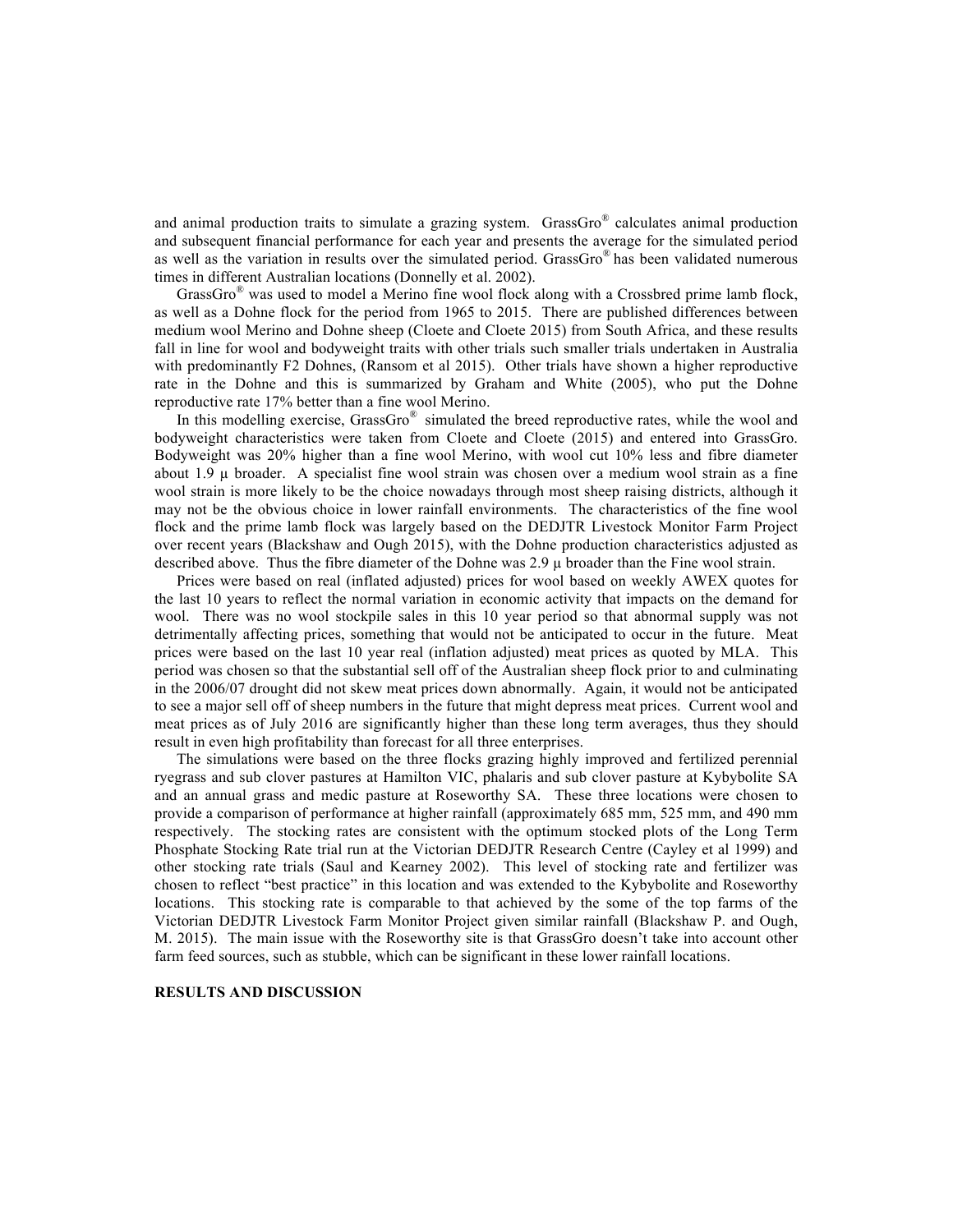The different breed systems resulted in different reproductive rates, with the lambing marking percentage in the Fine wool Merino averaging 77%, the Dohne at 94% and the Crossbred ewe enterprise at 115% at Hamilton. This is in line with farm benchmarking results and industry experience (Blackshaw P. and Ough, M. 2015). Given the size of the Dohne ewe, the fact that it started out at a stabilized cross between a medium Merino sheep and the SAMM; and that genetic selection has been applied to improve reproductive rate further over 50 years, it would have been surprising to find that the Dohne reproductive rate was not higher than the Merino.

There are more sheep run per hectare in the Finewool flock than the Dohne flock, and in turn than the Crossbred flock due to differences in mature sheep size and lambing time. For example, the Dohne and Crossbred ewes lambed earlier than the Merino ewe so that their lambs could be finished. However, they were all stocked at similar dse levels and pasture availability was similar across the three different simulations.

The Fine Wool flock ran ewes and wethers, whereas the Dohne and Crossbred flock had ewes joined to terminal sires and in the case of the Dohne flock, enough were joined back to the Dohne to enable the flock was self-replacing over the 50 years of the simulation.

Table 1 outlines some key financial output from the three sheep production systems at the high rainfall location, Hamilton VIC. The Dohne is the most profitable, but the Fine wool Merino has the least variable gross margin due to the reliance on wool income, rather than meat income, which is more variable as it is highly dependent on seasonal conditions. On the other hand, the Crossbred prime lamb enterprise, which is far more dependent on meat income is more variable in gross margin returns than the Merino and the Dohne enterprises. Further it is the least profitable on this analysis.

|                              | <b>Fine wool Merino</b> | Dohne | Prime lamb |
|------------------------------|-------------------------|-------|------------|
| Wool Income/dse              | \$30                    | \$19  | \$10       |
| Young stock sales/dse        | S)                      | \$29  | \$46       |
| Cast for age sales/dse       | \$17                    | \$8   | \$10       |
| <b>Total Income/dse</b>      | \$48                    | \$56  | \$66       |
| Total variable costs/dse     | \$15                    | \$17  | \$39       |
| <b>Gross Margin/dse</b>      | \$33                    | \$39  | \$27       |
| Gross Margin variability/dse |                         | ЪO    |            |

**Table 1: Key financial output from GrassGro for different sheep breeds and production systems**

Note, in Table 1, the cast for age sales are elevated for the Prime Lamb ewe enterprise due to no replacements kept and variable costs are similarly elevated due to replacements purchased in at \$180 per crossbred ewe hogget. Lower ewe replacement costs would have a positive impact on the Prime Lamb ewe enterprise, but this value reflects industry averages over recent years for this type of ewe. This analysis does not take into account: -

- Variation in commodity prices from year to year. For example, wool traditionally has
- been the most volatile of commodities, however over recent years it has been more stable.
- Environmental impacts other than rainfall, such as very wet soil conditions.
- Differences in labour input with different enterprises.
- The impact of easy care sheep, such as the Dohne or prime lamb breeds on labour costs.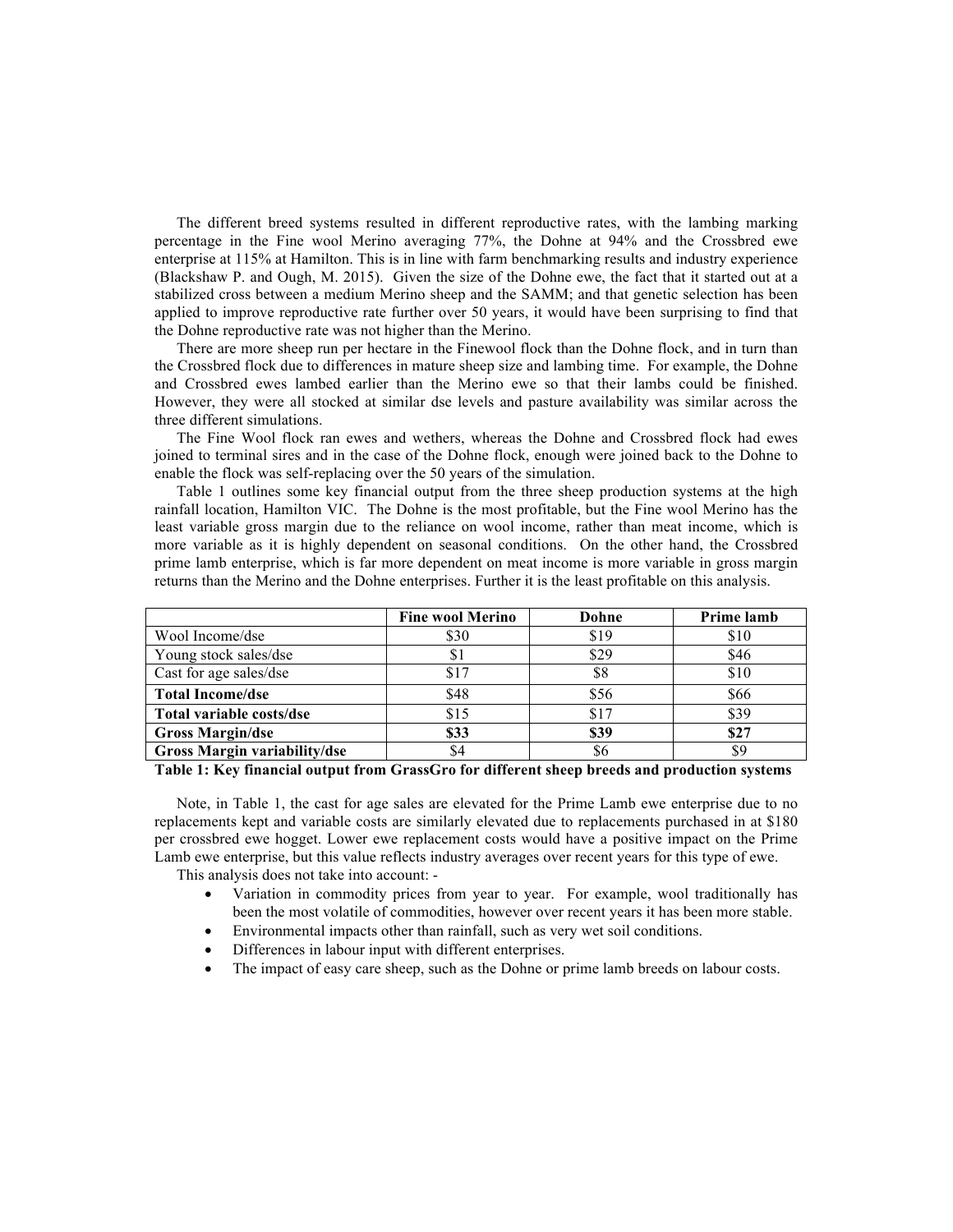• Overhead costs or interest. A gross margin has been developed, but that is not necessarily profit as labour and overhead costs should be taken into account. The capital values of the three enterprises are different too.

These factors can be significant and will vary from farm to farm. For example, farm benchmarking performance highlights that there is a large variation in performance level within each farm enterprise that is usually of greater magnitude than the difference between enterprises.

The gross margin performance over the three sheep enterprises in the three different locations is summarized in Figure 1. The Dohne is the most profitable in all three locations, with the order of the enterprises unchanged depending on the location. The profitability of the low rainfall site at Roseworthy SA is reduced due to heavy supplementary feeding due to time of lambing, which in actual fact is likely to be largely supplied at no direct cost from stubbles in this location. At the medium rainfall site all three enterprises benefited from higher lambing percentages due to better survival rates. Thus benefiting the Prime lamb enterprise.

The Dohne sheep perform well in this analysis, which is not surprising given their dual purpose nature and the high prices that have been on offer for meat and wool over the last 10 years. It is in line with results from previous analyses that have been undertaken by this author and also to an extent with Graham and White (2005), whose analysis predates recent higher wool and meat prices. Of course, like any enterprise, poor management or animal health issues could easily erode these advantages, so to realize this potential good management inputs are required, just as it would be with the other enterprises. Further, breed averages have been analysed in this paper. Individual flocks could have better genetics in either of these three breeds, which will change the financial outcome significantly.



**Figure 1: Gross margins of three enterprises in high, medium and low rainfall locations**